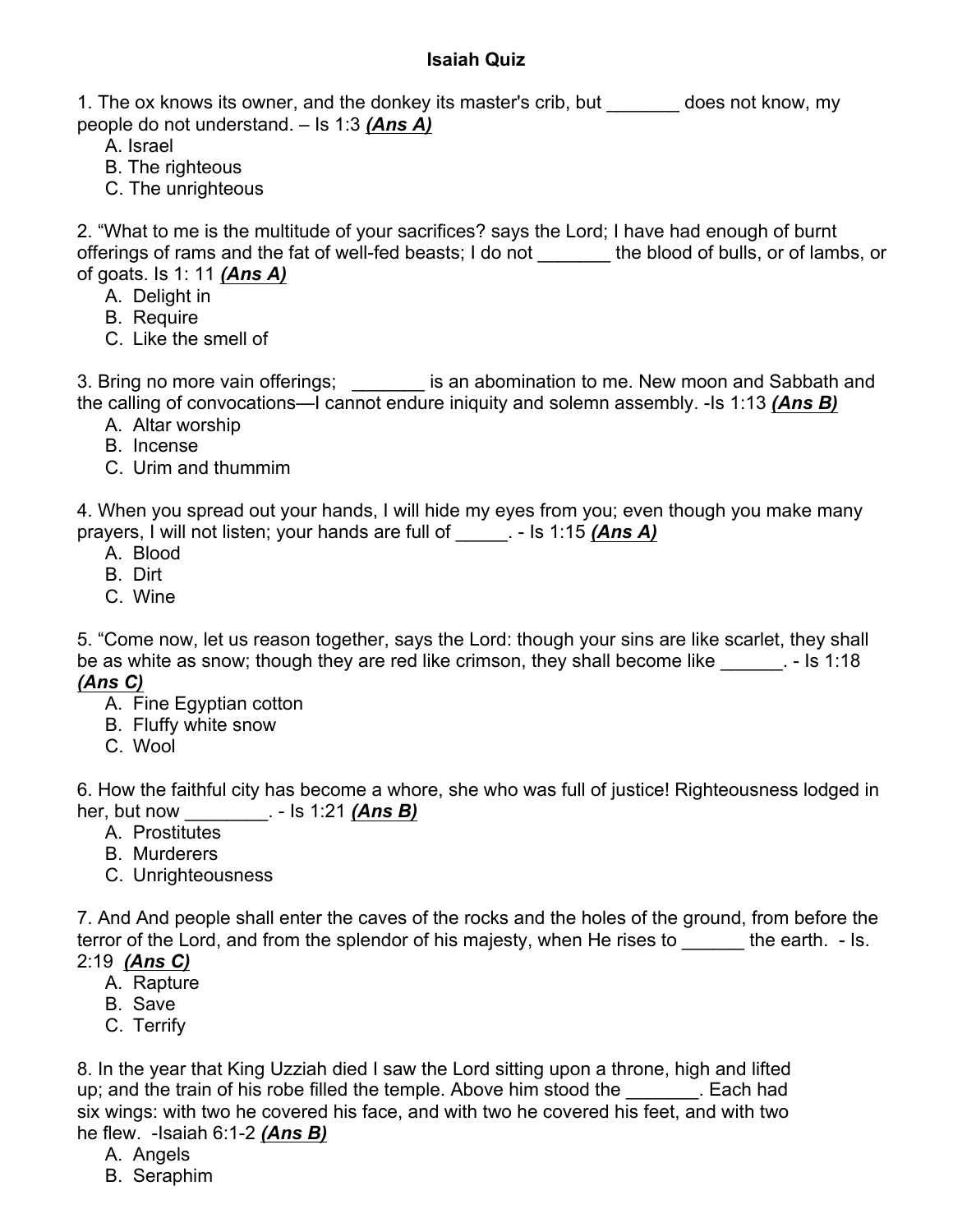C. Serpents

9. Then one of the seraphim flew to me, having in his hand a burning that he had taken with tongs from the altar. -Is 6:6 *(Ans C)*

- A. Book
- B. Candle
- C. Coal

10. The head of Ephraim is Samaria, And the head of Samaria is Remaliah's son. If you are not \_\_\_\_\_\_ in faith, you will not be \_\_\_\_\_\_\_\_\_\_\_\_at all. -Isaiah 7:9 *(Ans A)*

- A. Firm
- B. Bold
- C. Strong

11. Therefore the Lord himself will give you a sign. Behold, the virgin shall conceive and bear a son, and shall call his name \_\_\_\_\_\_\_\_. -Is 7:14 *(Ans B)*

- A. Jesus
- B. Immanuel
- C. Prince of Peace

12. For to us a child is born, to us a son is given; and the \_\_\_\_\_\_\_\_ shall be upon his shoulder, and his name shall be called Wonderful Counselor, Mighty God, Everlasting Father, Prince of Peace. - Isaiah 9:6 (*Ans C)*

- A. Angels
- B. Holy spirit
- C. Government

13. For those who guide this people have been leading them \_\_\_\_\_\_\_\_, and those who are guided by them are swallowed up. -Is 9:16 (*Ans A)*

- A. Astray
- B. To righteousness
- C. To the son

14. In that day the remnant of Israel and the survivors of the house of Jacob will no more lean on him who struck them, but will lean on the Lord, the Holy One of Israel, in Fig. 10:20 (Ans *C)*

- A. The church
- B. The temple
- C. Truth

15. There shall come forth a shoot from the stump of Jesse, and a branch from his roots shall bear fruit. And the Spirit of the Lord shall rest upon him, the Spirit of The and understanding, the Spirit of counsel and might, the Spirit of knowledge and the fear of the Lord. -Is 11:1-2 (*Ans C)*

- A. Love
- B. Fear
- C. Wisdom

16. On this mountain the Lord of hosts will make for all peoples a feast of \_\_\_\_\_ food, a feast of well-aged wine, of **come food full of marrow, of aged wine well refined. -Is 25:6 (Ans B)** 

- A. Healthy
- B. Rich
- C. Free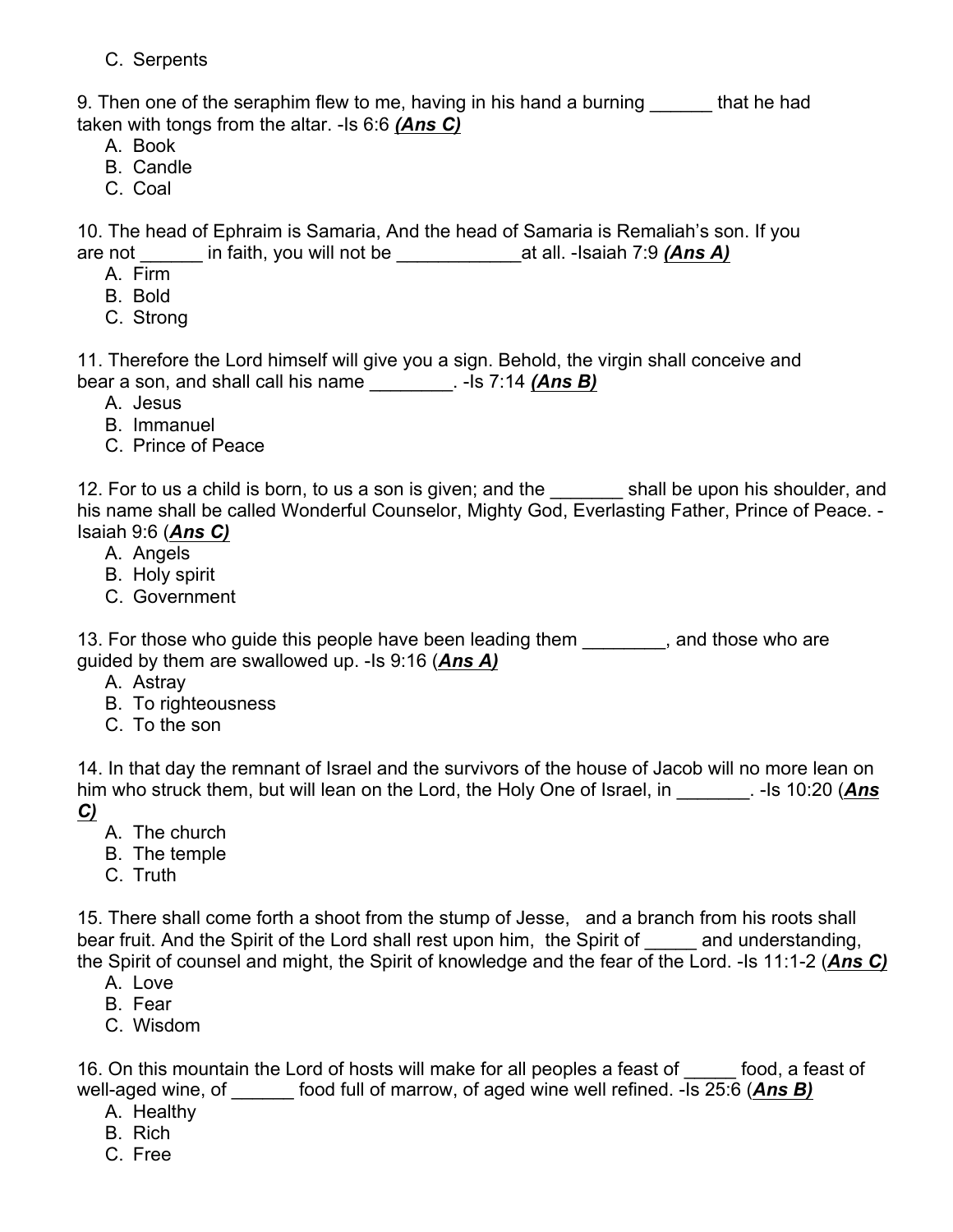17. And he will swallow up on this mountain the **the state of that** is cast over all peoples, the veil that is spread over all nations. -Is 25:7 (*Ans C)*

- A. False teachings
- B. Deaf ears
- C. Covering

18. He will swallow up forever; and the Lord God will wipe away tears from all faces, and the reproach of his people he will take away from all the earth, for the Lord has spoken. -Is 25:8 (*Ans C)*

- A. The covering
- B. Sin
- C. Death

19. In that day the Lord of hosts will be a crown of glory, and a diadem of beauty, to the of his people, -Is 28:5 (*Ans C)*

- A. Chosen ones
- B. Holy ones
- C. Remnant

20. These also reel with wine and stagger with strong drink; the reel with strong drink, they are swallowed by wine, they stagger with strong drink, they reel in vision, they stumble in giving judgment. For all tables are full of filthy vomit, with no space left. -Isaiah 28:7-9 (*Ans C)*

- A. Unrighteous
- B. Wise men
- C. Priest and the prophet

21. "To whom will he teach knowledge, and to whom will he explain the message? Those who are ? For it is precept upon precept, precept upon precept, line upon line, line upon line, here

- a little, there a little." -Is 28:9-10 (*Ans C)*
	- A. Successful in gaining knowledge
	- B. Desiring to learn the truth
	- C. Weaned from the milk, those taken from the breast

22. For by people of strange lips and with a foreign tongue the Lord will speak to this people, to whom he has said, "This is rest; give rest to the weary; and this is repose"; yet ---------------------------28:11-12 (*Ans C)*

- A. They were blinded to the truth
- B. They were deaf
- C. They would not hear

23. Therefore thus says the Lord God, "Behold, I am the one who has laid as a foundation in Zion, a stone, a tested stone, a precious \_\_\_\_\_\_\_\_, of a sure foundation: 'Whoever believes will not be in haste.' -Is 28:16 (*Ans A)*

- A. Cornerstone
- B. Emerald stone
- C. Big stone

24. And I will make justice the line, and righteousness the \_\_\_\_\_\_ line; and hail will sweep away the refuge of lies, and waters will overwhelm the shelter." -Isaiah 28:17 (*Ans C)*

- A. Red
- B. Dividing
- C. Plumb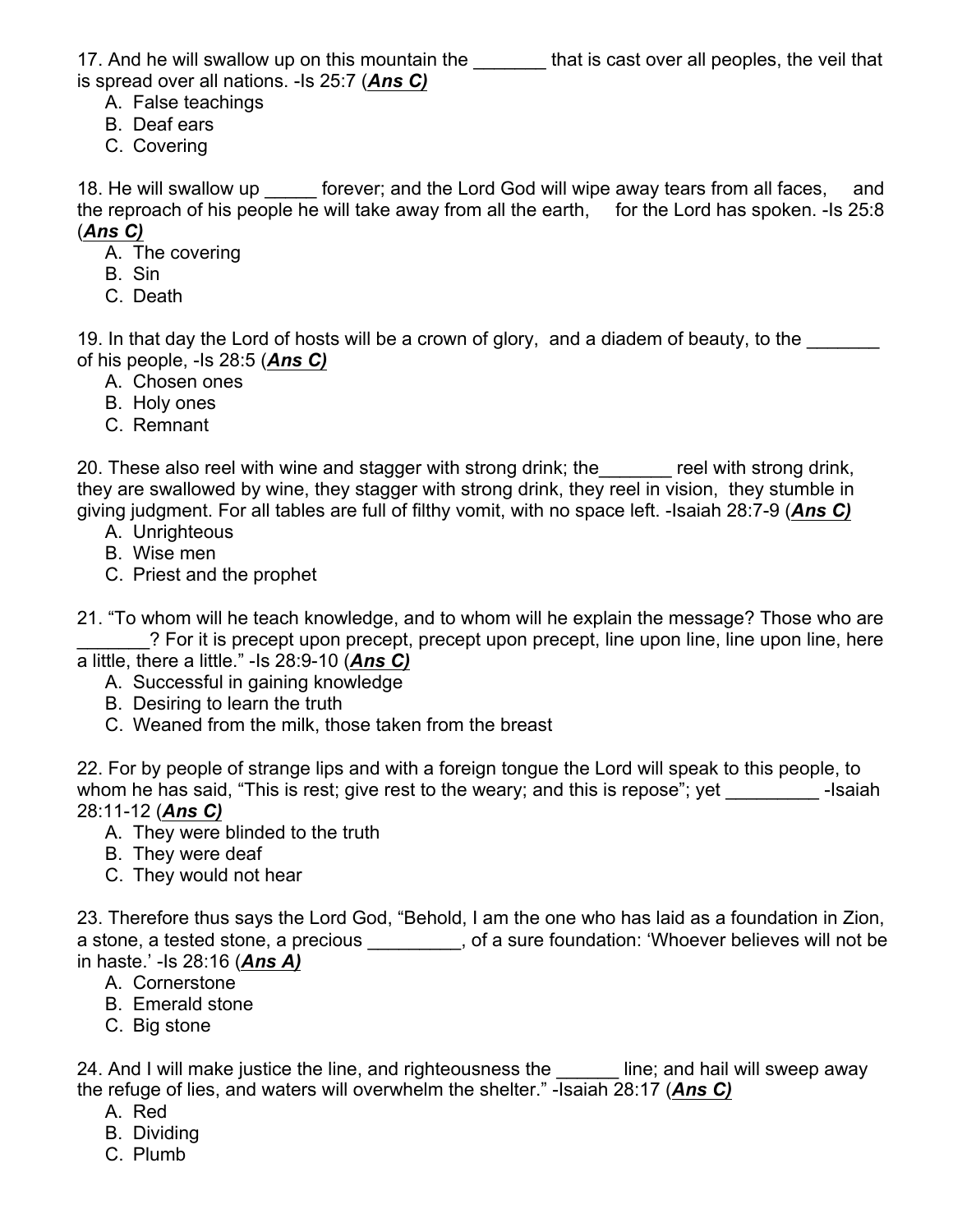25. Then your covenant with death will be annulled, and your agreement with Sheol will not stand; when the overwhelming scourge passes through, you will be beaten down by it. As often as it passes through it will take you; for morning by morning it will pass through, by day and by night and it will be sheer terror to \_\_\_\_ the message. -Is 28:18-19 (*Ans C)*

- A. Hear
- B. Read
- C. Understand

26. For the will rise up as on Mount Perazim; as in the Valley of Gibeon he will be roused; to do his deed—strange is his deed! and to work his work—alien is his work! -Is 28:21 (*Ans C)*

- A. Angel
- B. Demon
- C. Lord

27. Give ear, and hear my voice; give attention, and hear my speech. Does he who plows for sowing plow continually? Does he continually open and harrow his ground? When he has leveled its surface does he not scatter dill, sow cumin, and put in wheat in rows and barley in its proper place, and emmer as the border? For he is rightly instructed; his God \_\_\_\_\_\_\_ . -Is 28:23-26 (*Ans C)*

- A. Has instructed him each Sabbath
- B. Has instructed him in the temple
- C. Teaches him

28. As when a hungry man dreams, and behold, he is eating and awakes with his hunger not satisfied, or as when a thirsty man dreams, and behold, he is drinking and awakes faint, with his thirst not quenched, so shall the multitude of all the nations be that fight against **.** -Is 29:8 (*Ans B)*

- A. Israel
- B. Mount Zion
- C. The righteous

29. Astonish yourselves and be astonished; blind yourselves and be blind! Be drunk, but not with wine; stagger, but not with strong drink! For the Lord has poured out upon you a spirit of deep sleep, and has closed your eyes (the \_\_\_\_\_\_\_), and covered your heads (the seers). -Is 29:9-10 (*Ans C)*

- A. Unrighteous
- B. Mediums
- C. Prophets

30. And the vision of all this has become to you like the words of a book that is sealed. When men give it to one who can read, saying, "Read this," he says, "I cannot, for \_\_\_\_\_\_\_\_\_\_." -Is 29:11 (*Ans C)*

- A. It doesn't make sense
- B. It looks like a fog is covering my eyes
- C. It is sealed

31. In that day the deaf shall hear the words of a book, and out of their gloom and darkness the eyes of the shall see. The meek shall obtain fresh joy in the Lord, and the poor among mankind shall exult in the Holy One of Israel. For the ruthless shall come to nothing and the scoffer cease, and all who watch to do evil shall be cut off, -Is 29:18-20 (*Ans A)*

- A. Blind
- B. Righteous
- C. Unrighteous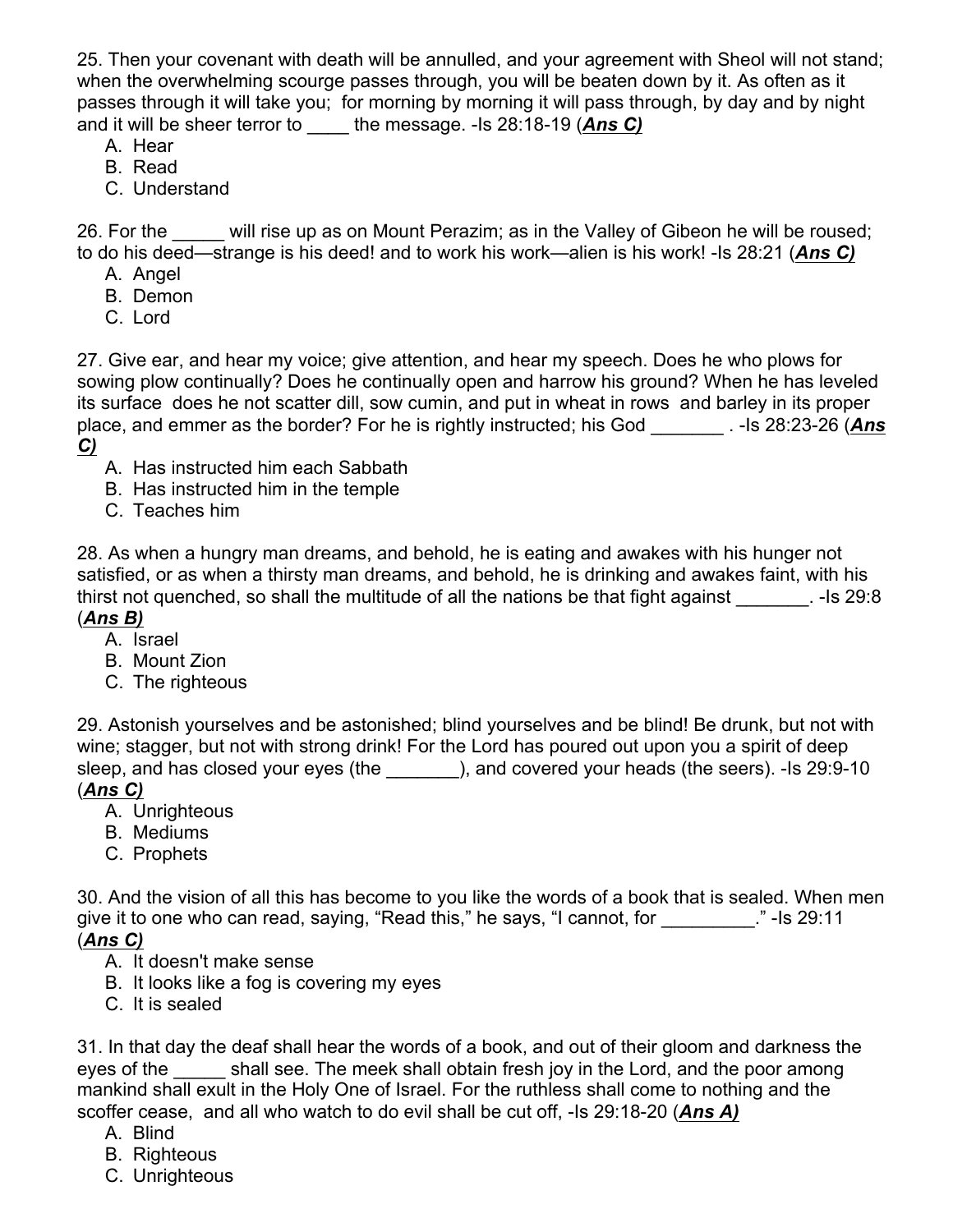32. For thus said the Lord God, the Holy One of Israel, "In returning and you shall be saved; in quietness and in trust shall be your strength." But you were unwilling, and you said, "No! We will flee upon horses"; therefore you shall flee away; and, "We will ride upon swift steeds"; therefore your pursuers shall be swift. -Is 30:15 (*Ans C)*

- A. Obeying
- B. Worshiping
- C. Rest

33. Therefore the Lord waits to be \_\_\_\_\_\_\_ to you, and therefore he exalts himself to show mercy to you. For the Lord is a God of justice; blessed are all those who wait for him. -Is 30:18 (*Ans B)*

- A. Judgmental
- B. Gracious
- C. Revealed

34. For the Lord is our judge; the Lord is our \_\_\_\_giver; the Lord is our king; he will save us. -Is 33:22 (*Ans C)*

- A. Care
- B. Grace
- C. Law

35. And a highway shall be there, and it shall be called the Way of Holiness; the shall not pass over it. It shall belong to those who walk on the way; even if they are fools, they shall not go astray. -Is 35:8 (*Ans B)*

- A. Ones who have not been called
- B. Unclean
- C. Unrighteous

36. No lion shall be there, nor shall any ravenous beast come up on it; they shall not be found there, but the \_\_\_\_\_\_\_\_\_\_\_ shall walk there. -Is 35:9 (*Ans B)*

- A. Lamb
- B. Redeemed
- C. Church

37. Isaiah said to them, "Say to your master, 'Thus says the Lord: Do not be because of the words that you have heard, with which the young men of the king of Assyria have reviled me. Behold, I will put a spirit in him, so that he shall hear a rumor and return to his own land, and I will make him fall by the sword in his own land.'" -Is 37:6-7 (*Ans A)*

- A. Afraid
- B. Joyful
- C. Saddened

38. Truly, O Lord, the kings of Assyria have laid waste all the nations and their lands, and have cast their gods into the fire. For they were no gods, but the work of hands, wood and stone. Therefore they were destroyed. -Is 37:18-19 (*Ans B)*

- A. God's
- B. Men's
- C. Demon's

39. For out of Jerusalem shall go a \_\_\_\_\_, and out of Mount Zion a band of survivors. The zeal of the Lord of hosts will do this. -Is 37:32 (*Ans B)*

- A. River
- B. Remnant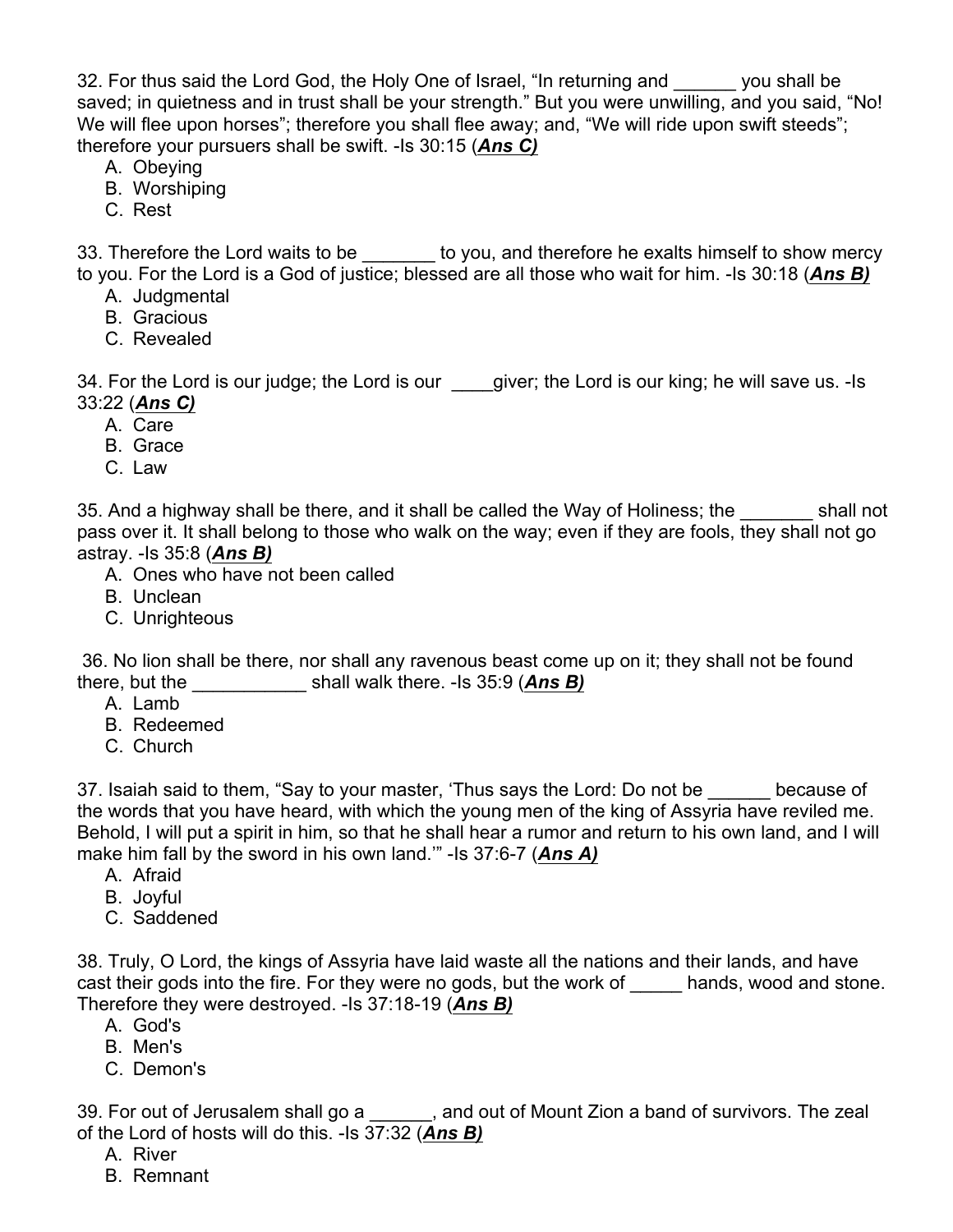C. Band of wild animals

40. For the sake of my servant Jacob, and Israel my chosen, I call you by your name, I name you, though you  $\qquad \qquad$  - Is 45:4 (*Ans A*)

- A. Do not know me
- B. Reject me
- C. Are evil

41. I form light and create darkness, I make well-being and create Theorg H am the Lord, who does all these things. -Is 45:7 (*Ans B)*

- A. Blessings
- B. Calamity
- C. Stones

42. "Woe to him who strives with him who formed him, a pot among earthen pots! Does the clay say to him who forms it, 'What are you making?' or 'Your work has no \_\_\_\_\_\_\_'? -Is 45:9 (*Ans C)*

- A. Motor
- B. Wheels
- C. Handles

43. I made the earth and created man on it; it was my hands that stretched out the heavens, and I commanded all their host. \_\_\_\_\_ have stirred him up in righteousness and I will make all his ways level; he shall build my city and set my exiles free, not for price or reward," says the Lord of hosts. -Is 45:12-13 (*Ans C)*

- A. My children
- B. The self-righteous
- $C.$  I

44. In the Lord all the offspring of Israel shall be and shall glory." -Is 45:25 (Ans A)

- A. Justified
- B. Sanctified
- C. Purified

45. "You have heard; now see all this; and will you not declare it? From this time forth I announce to you new things, hidden things that you have not known. They are created now, not long ago; before today you have never heard of them, lest you should say, 'Behold, I knew them.' You have never heard, you have never known, from of old your ear has not been opened. For I knew that you would surely deal treacherously, and that from before birth you were called \_\_\_\_. -Is 48:6-8 (*Ans A)*

- A. A rebel
- B. A sinner
- C. A child of God

46. "<br>I defer my anger, for the sake of my praise I restrain it for you, that I may not cut you off. -Is 48:9 (*Ans C)*

- A. Because you have repented and turned from your evil ways
- B. Because you worship me on the Sabbath
- C. For my name's sake

47. Behold, I have refined you, but not as silver; I have tried you in the furnace of  $\blacksquare$ . 11 For my own sake, for my own sake, I do it, for how should my name be profaned? My glory I will not give to another. -Is 48:10-11 (*Ans B)*

A. Adversity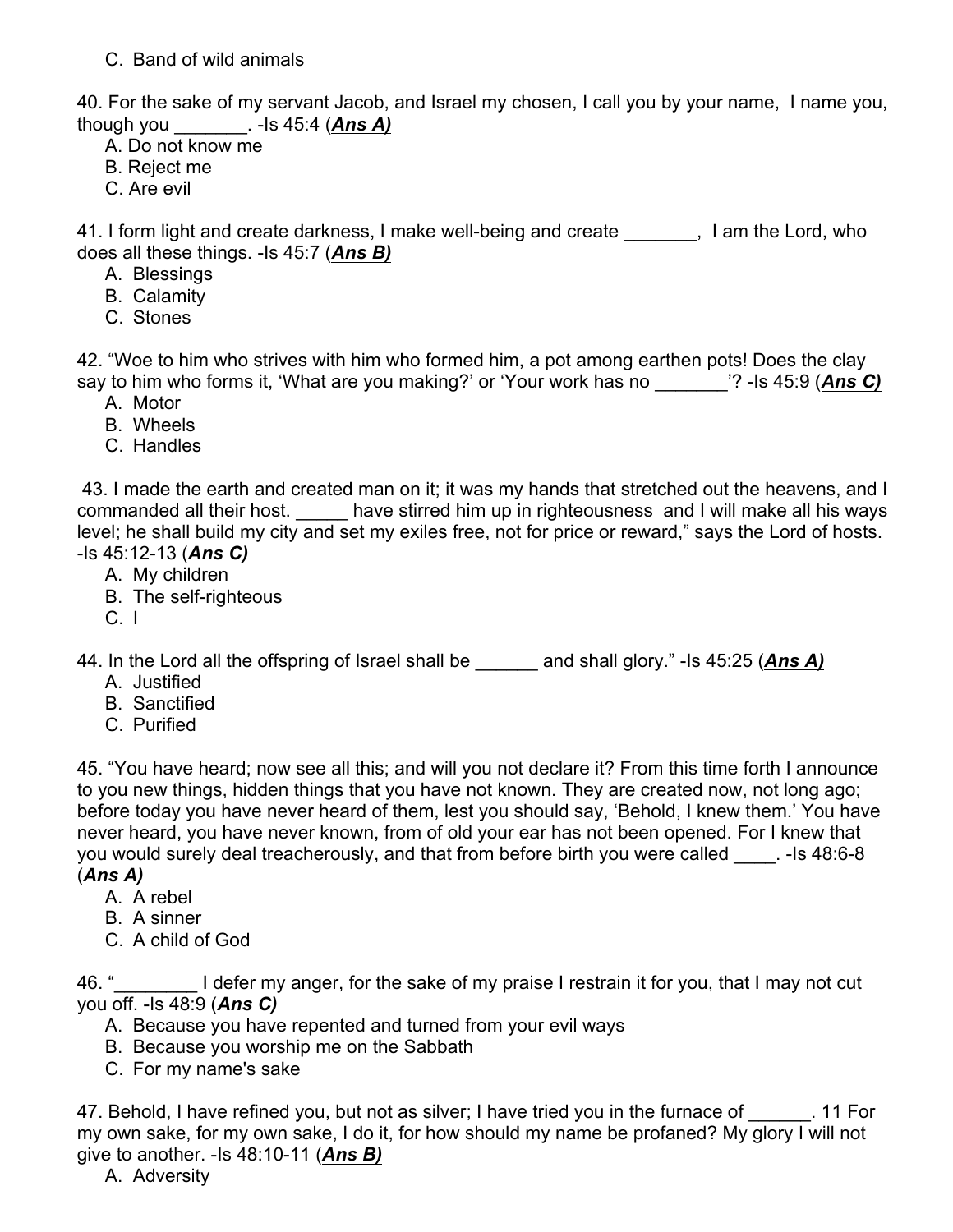- B. Affliction
- C. Hot coals

48. Thus says the Lord, your Redeemer, the Holy One of Israel: "I am the Lord your God, who teaches you to \_\_\_\_\_\_, who leads you in the way you should go. -Is 48:17 (*Ans C)*

- A. Love
- B. Make peace
- C. Profit

49. saying to the prisoners, 'Come out,' to those who are in darkness, 'Appear.' They shall feed along the ways; on all bare heights shall be their pasture; they shall not hunger or thirst, neither scorching wind nor sun shall strike them, for he who has pity on them will lead them, and by springs of water will them. -Is 49:9-10 (*Ans B*)

- A. Speak to
- B. Guide
- C. Help

50. For you shall not go out in haste, and you shall not go in flight, for the Lord will go before you, and the God of Israel will be your \_\_\_\_\_\_ guard. -Is 52:12 (*Ans C)*

- A. Front
- B. Side
- C. Rear

51. For he grew up before him like a young plant, and like a root out of dry ground; he had no form or majesty that we should look at him, and no \_\_\_\_\_\_ that we should desire him. -Is 53:2 (*Ans C)*

- A. Wealth
- B. Popularity
- C. Beauty

52. He was despised and rejected by men; a man of sorrows, and acquainted with grief; and as one from whom men hide their faces he was despised, and we \_\_\_\_ him not. -Is 53:3 (*Ans B)*

- A. Loved
- B. Esteemed
- C. Hated

53. Surely he has borne our griefs and carried our sorrows; yet we esteemed him stricken, smitten by God, and \_\_\_\_\_. -Is 53:4 (*Ans A)*

- A. Afflicted
- B. Sinful
- C. Of no value to anyone

54. But he was pierced for our transgressions; he was crushed for our iniquities; upon him was the chastisement that brought us peace, and with his \_\_\_\_\_ we are healed. -Is 53:5 (*Ans B)*

- A. Words
- B. Wounds
- C. Water

55. All we like sheep have gone astray; we have turned — saca-to his own way; and the Lord has laid on him the iniquity of us all. -Is 53:6 (*Ans B)*

- A. Some of us
- B. Every one
- C. Only a few of us